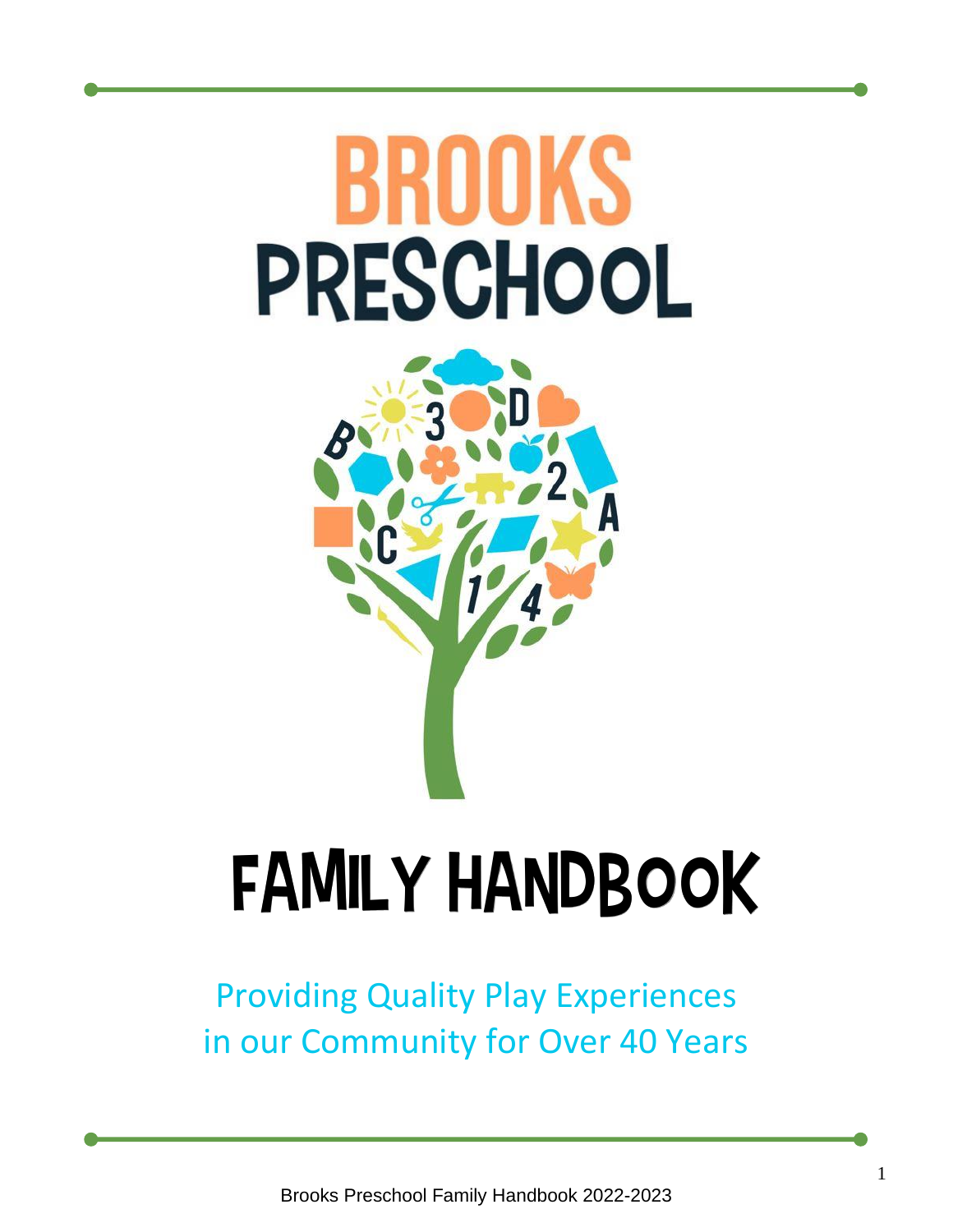

## 327B - 3rd Street West, Brooks, AB T1R 0E7

**Phone:** 403-362-4828 403-362-0052 **Fax:** 403-362-4898 **Email:** bpsteachers@brookspreschool.com  **Website:** [www.brookspreschool.com](http://www.brookspreschool.com/) 



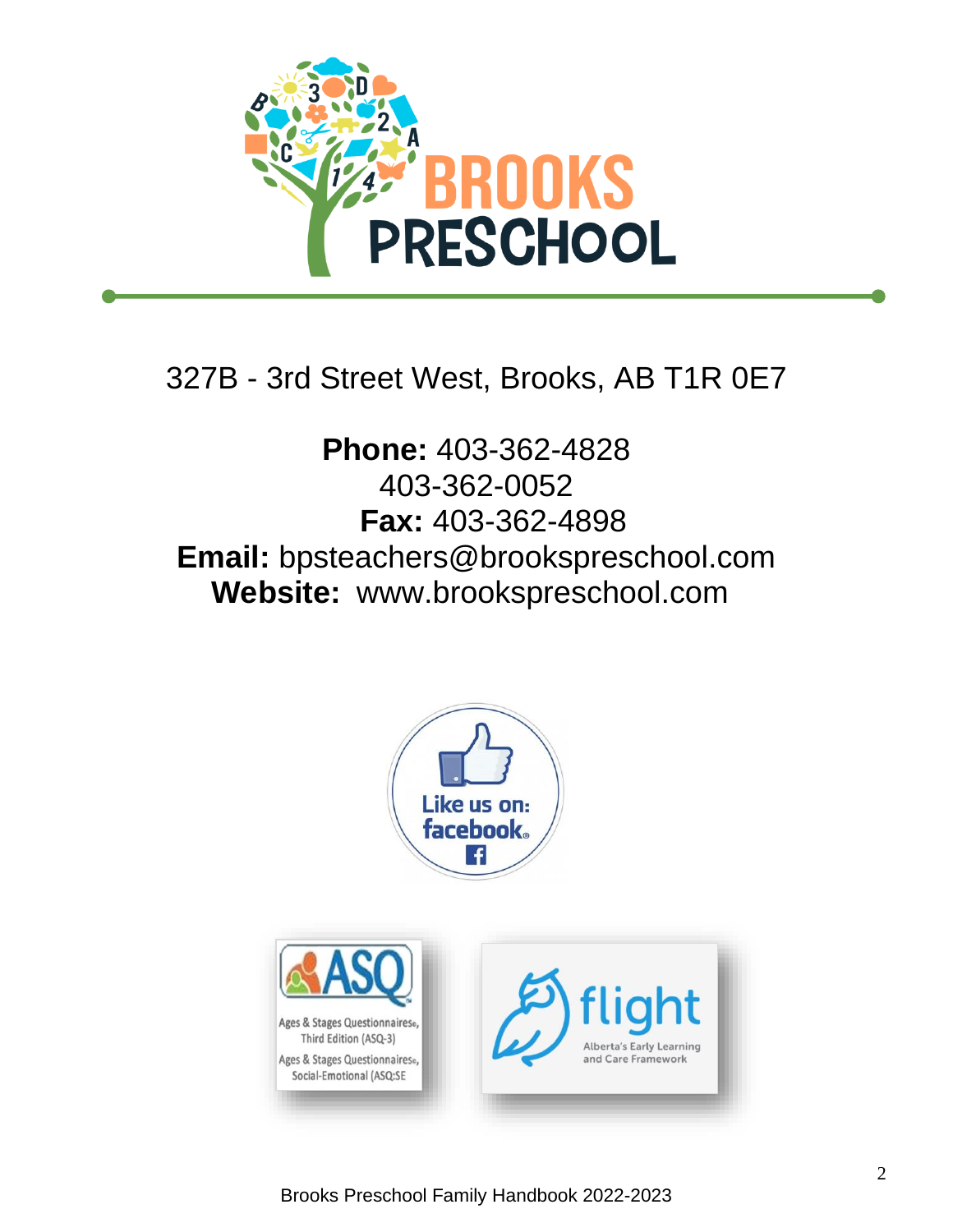## WELCOME TO YOU ALL!

- This handbook is designed to answer some questions you may have regarding the Brooks Preschool.
- All families are required to read the Family Handbook before registering your child.
- Families will abide by the policies of Brooks Preschool.
- A family orientation is given in September or throughout the year when your child is registered.
- Tours are available for families and community members; please contact us to book a time.
- Families will be notified of additional Preschool Program Policies and Early Learning and Child Care Regulations.

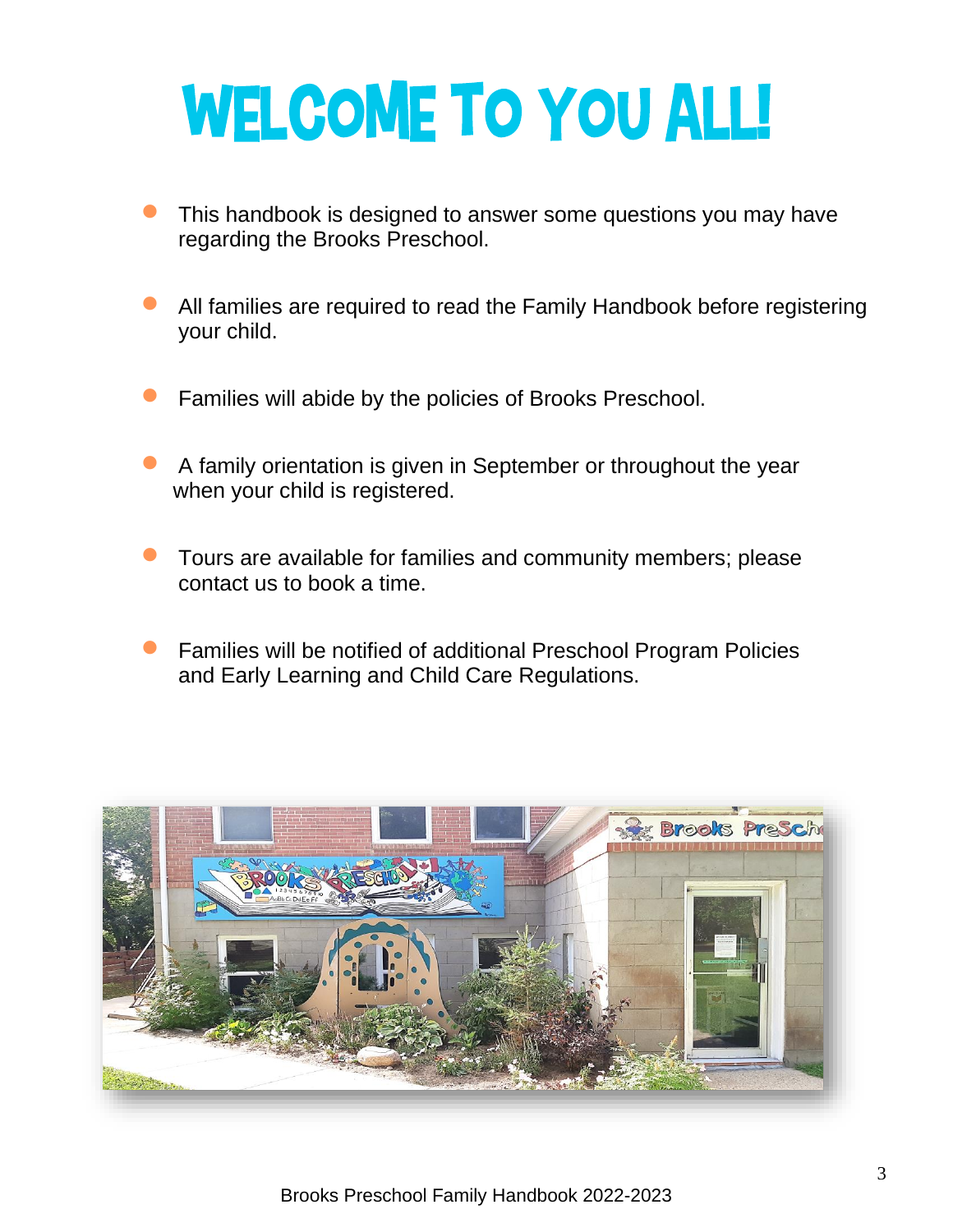## TABLE OF CONTENTS **TABLE OF BUILDING AND TABLE**

| <b>All About Us</b>                         | <b>PAGE</b>    |
|---------------------------------------------|----------------|
| <b>Mission Statement</b>                    | 5              |
| Philosophy                                  | 5              |
| Our Program                                 | 5              |
| <b>Our Staff</b>                            | 6              |
| <b>Newsletter</b>                           | $\overline{7}$ |
| <b>All About our Classes</b>                |                |
| <b>Hours of Operation</b>                   | $\overline{7}$ |
| <b>Daily Schedule</b>                       | 7              |
| <b>Cultural Celebrations</b>                | 8              |
| <b>Inclusivity and Diversity</b>            | 8              |
| <b>Routine Outings</b>                      | 8              |
| <b>Field Trips</b>                          | 8              |
| <b>School Closures</b>                      | 8              |
| Understanding a Child's Behavior            | 9              |
| <b>Child Guidance</b>                       | 9              |
| <b>Starting Preschool</b>                   |                |
| Registration                                | 9              |
| <b>Preschool Fees and Schedule</b>          | 10             |
| <b>Parent Orientation</b>                   | 10             |
| <b>Separation Anxiety</b>                   | 11             |
| What to Bring for Each Class                | 11             |
| Clothing                                    | 11             |
| <b>Nutrition / Snack</b>                    | 11             |
| Arrival & Dismissal                         | 12             |
| <b>Withdrawals and Refunds</b>              | 13             |
| <b>Health &amp; Wellness</b>                |                |
| <b>Medication</b>                           | 13             |
| <b>Health Care</b>                          | 14             |
| <b>Potential Health Risk</b>                | 14             |
| Fire Regulations, Licensing and Inspections | 15             |
| <b>Emergency Evacuation Procedures</b>      | 15             |
| <b>Emergency Lockdown Procedure</b>         | 16             |
| <b>Supervision Policy</b>                   | 16             |
| <b>Family Involvement</b>                   |                |
| Special Helper Days and Responsibilities    | 17             |
| <b>Criminal Record Checks</b>               | 18             |
| <b>Board of Directors Positions</b>         | 18             |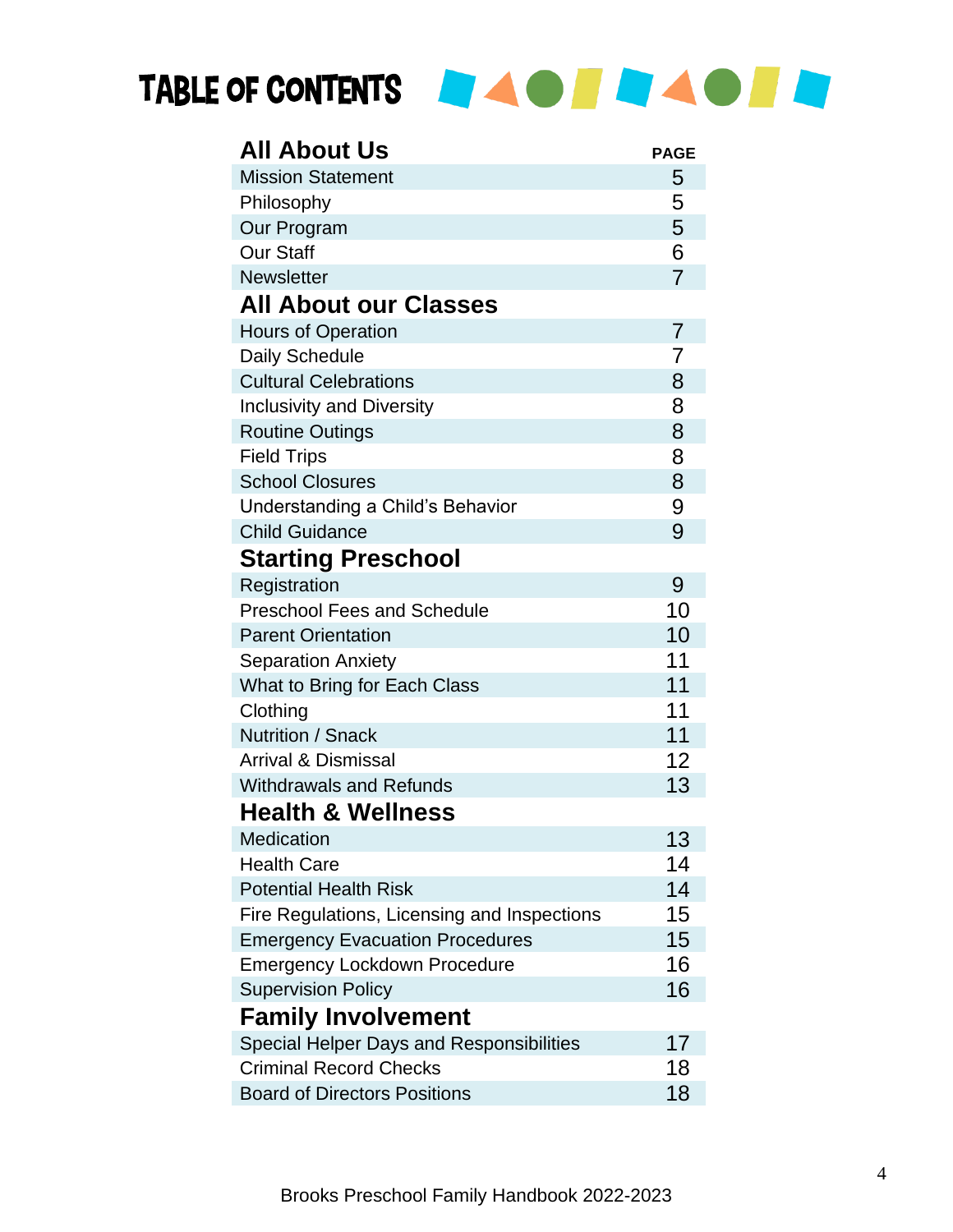## **Mission Statement**

The Brooks Preschool provides a quality play-based educational experience for early childhood learners in our community.

## **Philosophy**

We believe that through meaningful play children build a solid foundation for later learning. Our playbased child centered program reflects the integration of early literacy and language development, numeracy, discovery, social and emotional relationships, music, drama, art, and physical fitness areas for the total development of the child.

We make every effort to provide an environment that reflects the lives and cultural heritages of our children and educators. We celebrate seasonal and cultural festivals; we include natural and loose parts in play and encourage the children to use their imaginations.

An essential part of the preschool is that families become actively involved in the operation and evaluation of the preschool through their participation. This includes assisting the teachers in the class or by serving on the Board of Directors.

It is the responsibility as Early Childhood Educators to provide each child with a positive, nurturing, safe and secure environment. Of the utmost importance to us is the safety and wellbeing of the children. We support this through ensuring staff provide a Criminal Record Check, Child Social Services Check and are trained in First Aid/CPR and the carrying out of fire and lockdown drills.

We believe the primary function of a good preschool is to help each child achieve and enjoy the fullest development possible for them. An experience in preschool goes a long way towards serving as a readiness bridge to school.

## **Our Program**

- The Brooks Preschool began because of the interest and concern of a group of parents. A committee of parents now forms the executive and meets every month. A list of their names and telephone numbers will be sent home with you in the first newsletter.
- Our program follows FLIGHT the Alberta Early Learning and Childcare Curriculum Framework. It is well-rounded and invites children to use their sense of curiosity by learning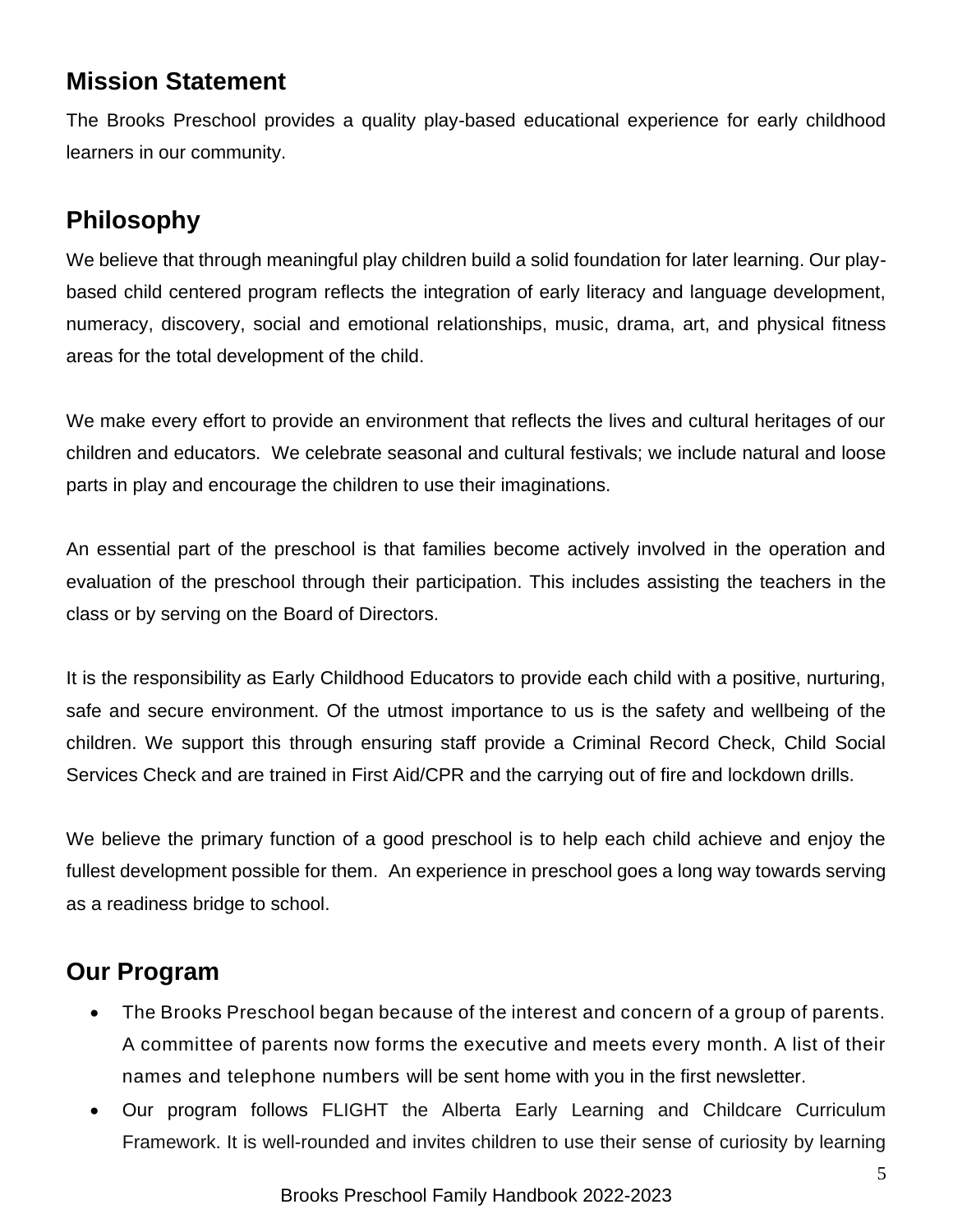through PLAY, PARTICIPATION, and POSSIBILITIES**.** 

- Will remain diligent in keeping apprised of current trends in the Early Childhood Education Field.
- We provide a range of developmentally appropriate activities and materials set out for the children through play generated by the children's interests.
- We provide a balance of active and quiet activities, individual, small, and large group activities, child-initiated and teacher-selected activities, and indoor and outdoor play activities. Learning centers are provided that allow children to explore, experiment, discover, create, and ask questions.
- Different areas in the classroom are set up to promote language and early literacy skills, numeracy, discovery, physical, social, emotional, and cultural development.
- Important social skills and character building such as trust, sharing, caring, fairness, independence, responsibility, respect for self and others are encouraged, helping to create a positive self-image for your child.
- Our main centers will be Housekeeping, Drama, Blocks, Sand & Water, Reading, Paint Easel, Art Tables. Our centers are changed weekly/monthly according to the development and interests of the children, seasonal and cultural events.
- **DID YOU KNOW?** Brooks Preschool and Newell Integrated Child Care have been providing excellent early learning services in our community for over 40 years. We are in the same building and have the capability of escorting children to and from both agencies.

## **Our Staff**

- Licensed and qualified early childhood educators with certification granted by Alberta Child and Family Services.
- Certified in FLIGHT Alberta's Early Learning and Care Curriculum Framework
- ASQ-3 and ASQ SE Ages and Stages Developmental Screening available to your preschool child on request
- Trained in the Get Set for School Program Learning Without Tears
- Our goal is to support high-quality programming for all children. We do this by creating a comfortable, safe, and stimulating classroom environment which will encourage young children's individual learning and development in all levels: cognitive, social, emotional, and physical.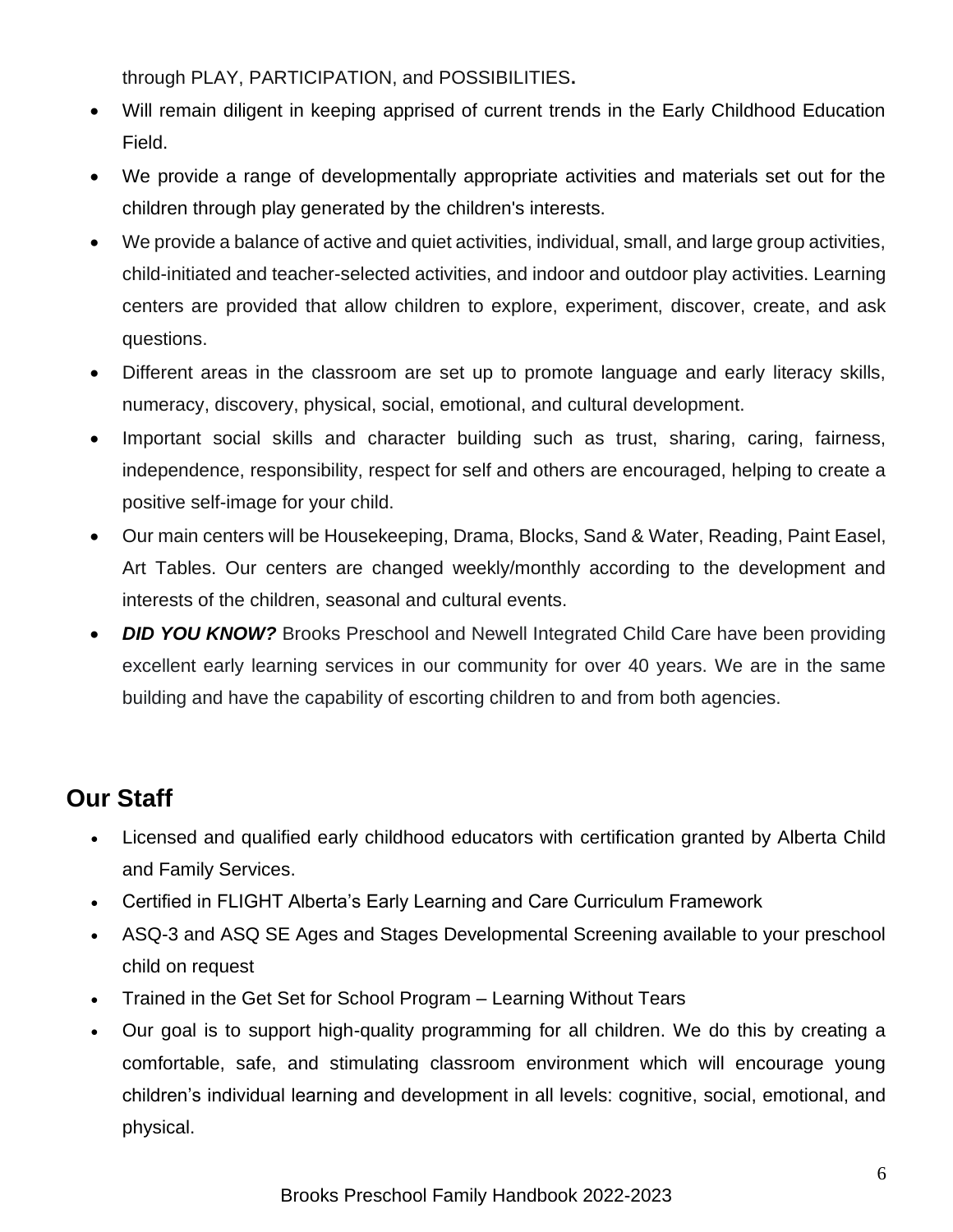- Teachers continually stay current of new developments in the Early Childhood Education field by attending Early Learning and Child Care Conferences, Preschool Conventions, as well as workshops and seminars throughout the year.
- To ensure the safety of your child, Teachers and Assistants are requested to submit a Criminal Record Check and Child Social Services Check. Each teacher also possesses a valid and current First Aid Certificate.
- 2017 Teachers win Child Development Professional Awards of Excellence.

#### **Newsletter**

The monthly newsletter helps to keep parents informed about events that will be coming up and changes in policies and regulations. Newsletters are sent out the last week of each month. Through email or a hard copy may be requested. You will also find the newsletter on our website, [www.brookspreschool.com,](http://www.brookspreschool.com/) at the beginning of each month.

#### **Hours of Operation**

Doors open at 8:15, if you require earlier drop off, please talk to the Administrator

- Monday 8:30 AM to 12:00 PM
- Tuesday 8:30 AM to 12:00 PM
- Wednesday 8:30 AM to 12:00 PM
- Thursday 8:30 AM to 12:00 PM
- Friday 8:30 AM to 12:00 PM



## **Daily Schedule**

*This schedule is flexible to the needs of the children*

- 8:15 am Doors Open (Sign In & Name Tags) Wash hands/Free Play/Art/Discovery
- 10:15 am Cleanup

Story/Transition Activity/Wash hands

- 10:35 am Snack & Clean up
- 11:10 am Gathering Time (show & tell, songs & games)
- 11:30 am Gross Motor/Music & Movement (Outside, Weather Permitting)
- 12:00 pm Home Time (Sign Out)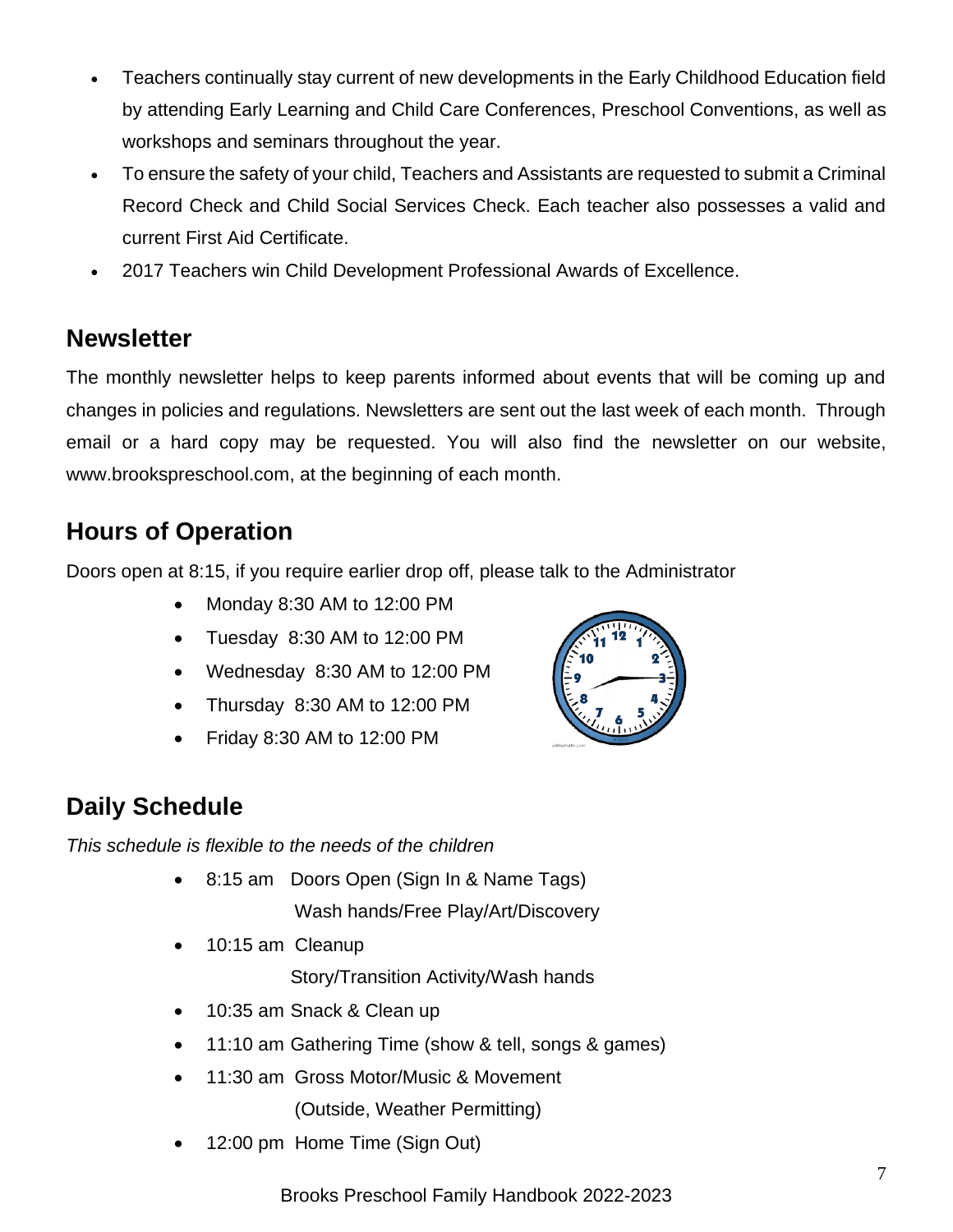## **Cultural Celebrations**

We endeavor to celebrate the cultural holidays and celebrations in a respectful and responsive system for children enrolled in the preschool. Please let us know if you have special celebrations or traditions that you wish to share with us to share with the children in the preschool.

#### **Inclusivity and Diversity**

We aim to provide a secure environment in which all our children can flourish and in which all contributions are valued, include and value the contribution of all families to our understanding of equality and diversity, provide positive non-stereotyping understanding about gender roles, diverse ethnic and cultural groups and people with disabilities, and promoting equality in our program.

#### **Routine Outings**

Children will have the opportunity to take part in Routine and Special occasion activities in the building and outings. These activities are such as walks around the neighborhood or spring and fall visits to community parks, food bank and pottery guild visits. Etc. If you have any physical or medical concerns that might interfere with his/her participation in the activity, then please notify Brooks Preschool. Permission for off-site routine outings must be signed.

## **Field Trips**

Permission slips for Field Trips/Off-Site Activities outside of routine outings must be issued to the parents two weeks before the date of the Field Trip, including the transportation and supervision arrangements concerning the activity. Parents must consent in writing for their child's participation in the field trip/off-site activity.

#### **School Closures**

The Preschool will remain open as scheduled unless there are blizzard conditions and subsequent road closures or the temperature in the school falls below 15 °C. The Preschool will also be closed if outside temperatures reach -35°C or colder, excluding wind chill. School closures will be reported on the local radio stations.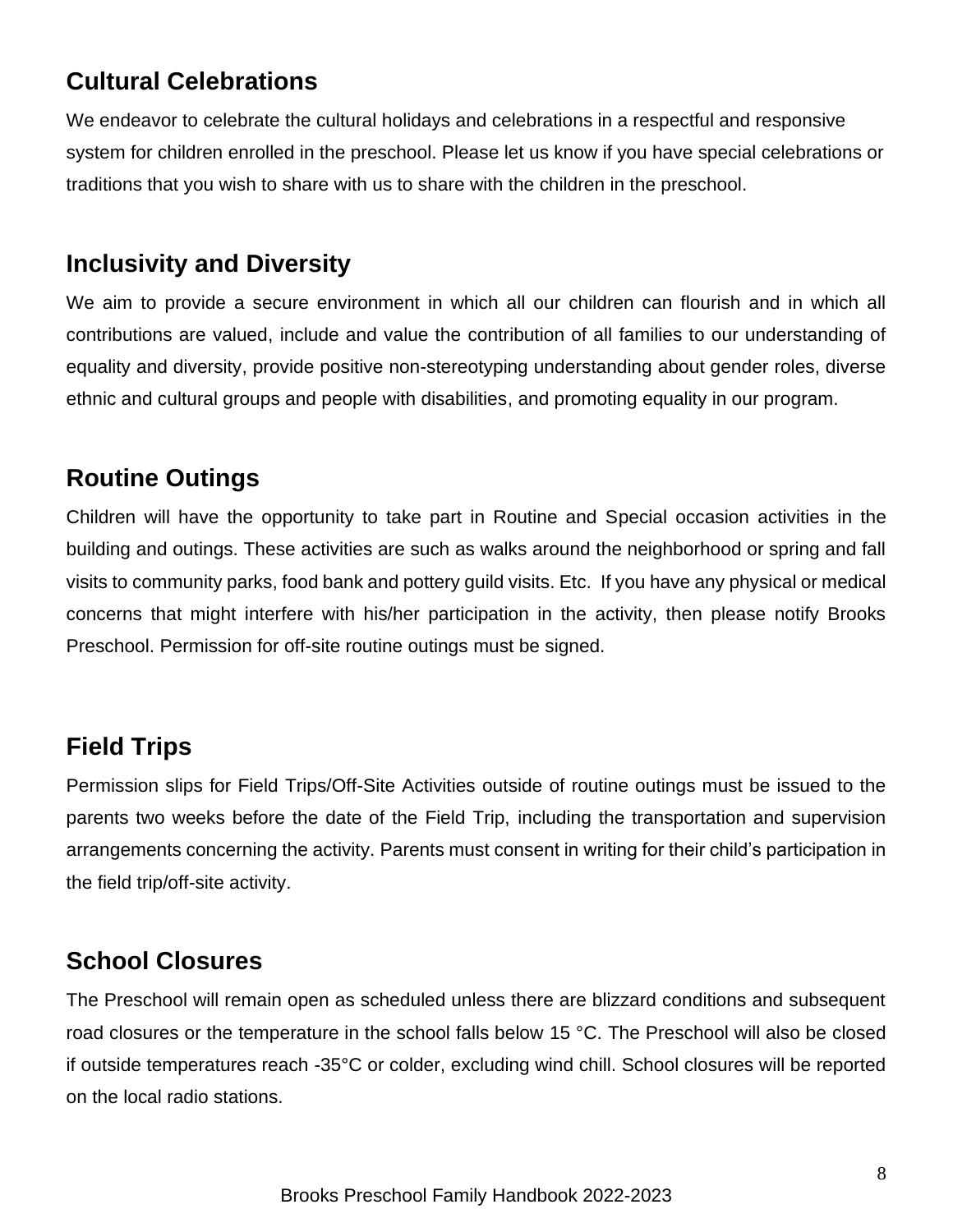#### **Understanding a Child's Behaviour**

It is of the utmost importance that our parents feel valued in the decisions made regarding their children while in preschool. At times staff will ask for you to share information about your child or to possibly come and observe should they have concerns about their development or changes in behavior. Our goal is to build a strong relationship that will nurture a child, by providing strategies, resources, and referrals where needed. The focus is on how to best support your child both in the preschool environment and at home. Parents are involved every step of the way and are essential to the success of the team. Staff will support families in implementing strategies to assist the child with developmental concerns at the direction of the professional to whom the family has been referred.

#### **Child Guidance**

Concerning a child in the program, Brooks Preschool will **not**:

- a) inflict or cause to be inflicted any form of physical punishment, verbal or physical degradation or emotional deprivation
- b)deny or threaten to deny any necessity
- c)use or permit the use of any form of physical restraint, confinement, or isolation

Any child guidance action taken is reasonable in the circumstances. We believe that children should not be humiliated in front of their peers. Should a child be disruptive to the other children, he, or she will be redirected to another activity or redirected from the others and supervised by a staff in eye view, until the problem is resolved. Should the problem persist, the parents will be contacted, and it will be discussed with them if further measures are necessary. The child guidance policy will be discussed with parents at orientation. Staff will review the discipline policy during the September staff meeting and it will be introduced to the children during the first regular classes.

#### **Registration**

Brooks Preschool is open to all children between the ages of three and Kindergarten age. Children must be three years old by December 31<sup>st</sup> of the current year. They are also required to be close to being toilet trained and able to communicate their needs. Exceptions are made for children with special needs. Example: Developmental needs, medical and early English language learners.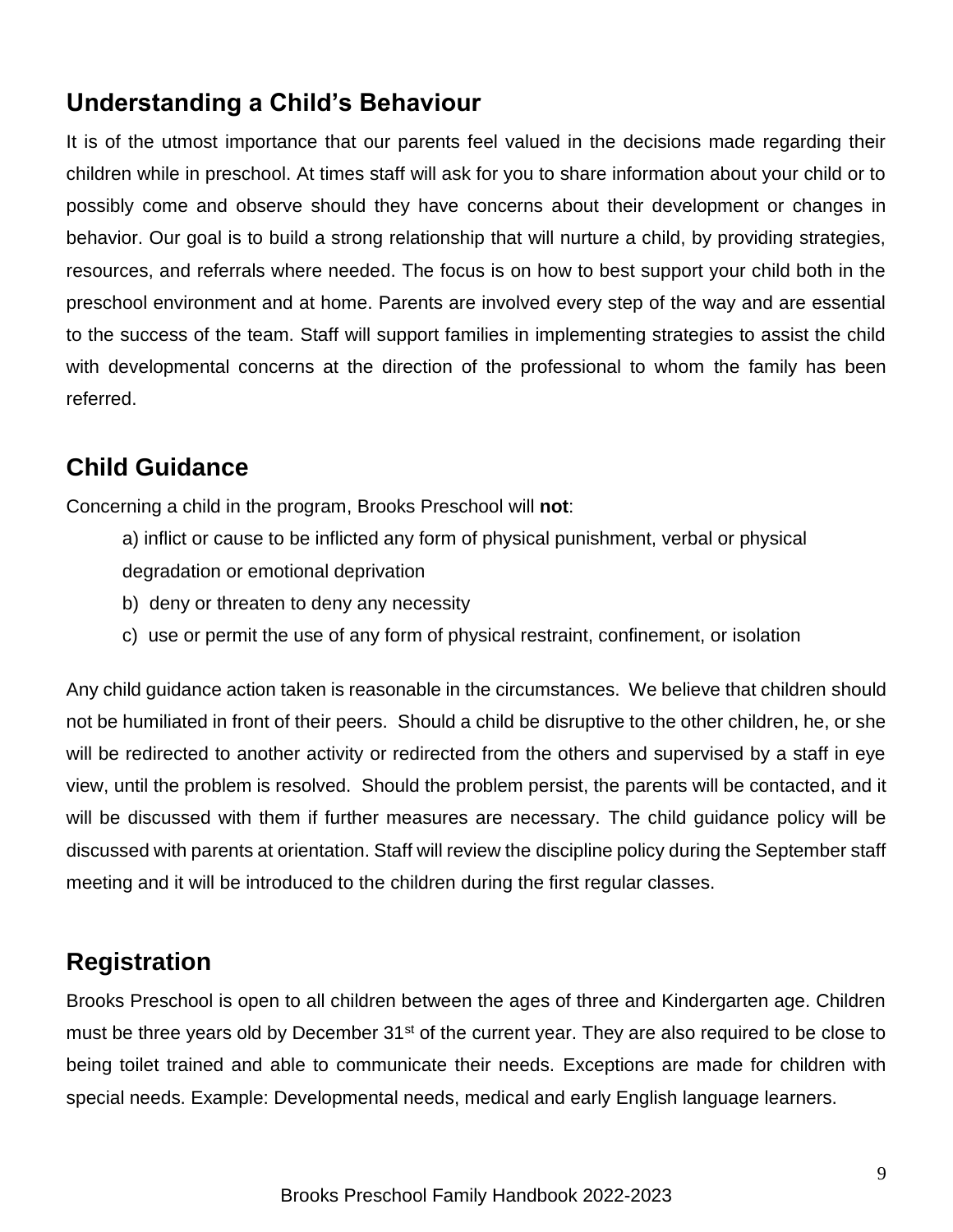There may be a maximum of 12-24 children per class, depending on registration. The Brooks Preschool may only run full classes and reserves the right to make changes to the schedule if needed. We accept children throughout the year when a vacancy occurs. If there is no vacancy, we will establish a waiting list and you will be notified as soon as we can accept your child. The earliest applications will be given priority.

Please notify the Preschool if there is any change to the information on your registration form. The Brooks Preschool is required to have two full names and phone numbers of local people to contact in case of an emergency. Brooks Preschool will not accept liability for negative outcomes because of incorrect or misinformation on registration forms or changes to personal information not provided to the Preschool. There will be a \$20.00 administration fee if you wish to change classes after registration.

## **Preschool Fees and Schedule**

The following payment options are available on information and registration evenings:

- ✓ E-transfer
- $\checkmark$  Personal Cheque (s) NSF Fee is \$40.00
- ✓ Debit Card
- ✓ VISA/MasterCard
- ✓ Cash

Class Fees

- Annual Registration Fee and 1 month fee due on registration date
- Nine monthly payments starting September 1 May 1
- Please date post-dated cheques for the  $1<sup>st</sup>$  or  $15<sup>th</sup>$  of each month.
- All cheques must be received upon registration.
- \$10.00 late fees apply to missed monthly payments.
- \$5.00 charge for e-transfers sent to the wrong email.
- Annual Registration Fee is non-refundable, \$40.00 per family

#### **Parent Orientation**

Parents will be given an orientation in September or before their child starts regular class in the program. This will involve a tour of the facility, information policies, and procedures will be reviewed.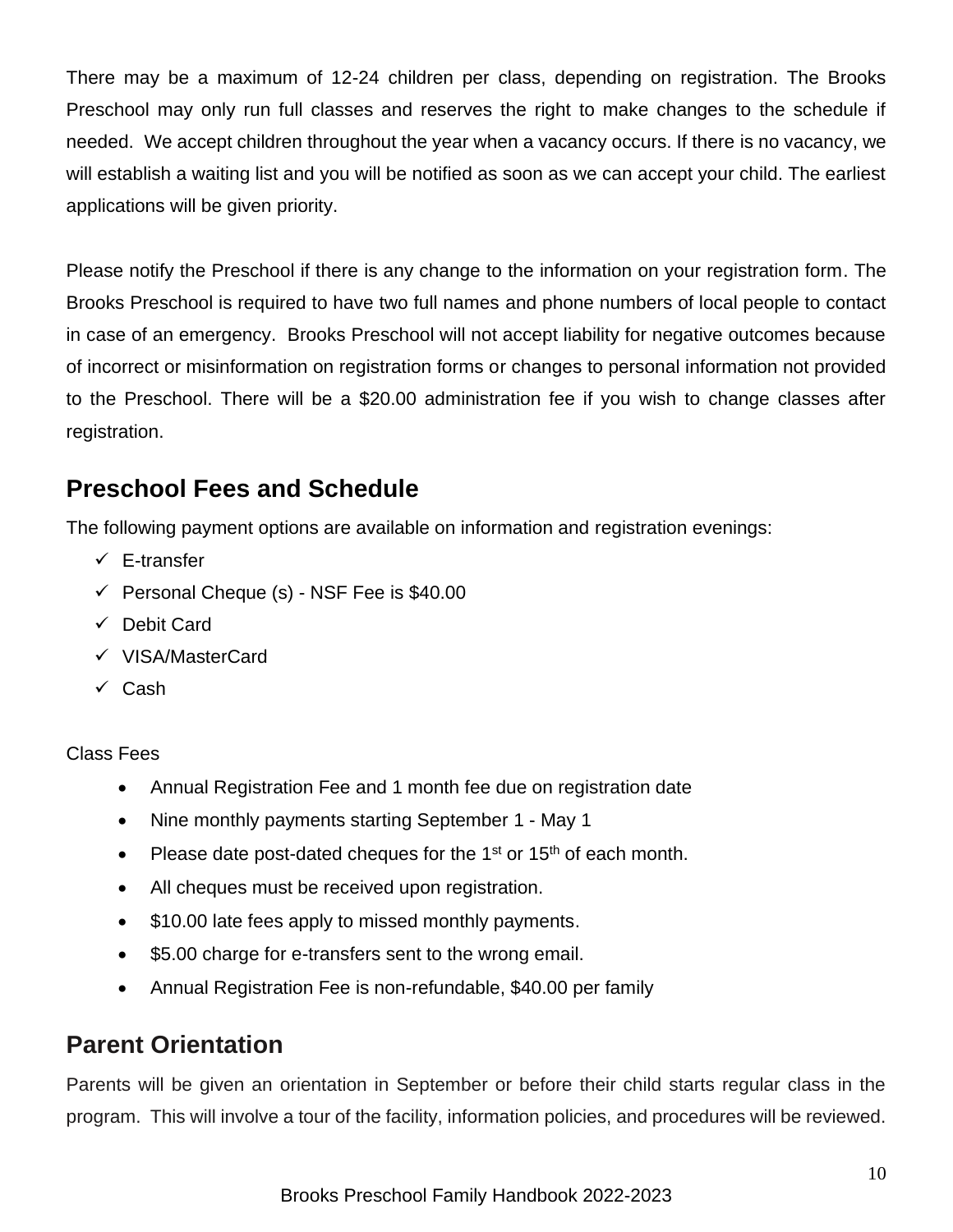## **Separation Anxiety**

Our Preschool supports you and your child as your child works through feelings of anxiety over separation. Our staff is sensitive to the emotions and anxiety when a child starts a new program and is available to help make this new situation manageable for you and your child. Participation by parents and staff should promote a relatively smooth adjustment. The way you feel about your child going to preschool for the first time significantly affects your child's adjustment. The following suggestions may help:

- think and speak positively to your child about starting preschool, as your feelings will affect how your child adjusts to the separation,
- help your child deal with his or her feelings,
- assure your child that you will return,
- make sure you inform your child of your arrival and departure (attempts to slip away unseen will increase your child's level of anxiety on a subsequent occasion).

#### **What to Bring for Each Class**

- 1. inside shoes or hard soled slippers, labelled
- 2. change of clothes in plastic bag
- 3. labelled backpack
- 4. lunch bag
- 5. water bottle



## **Clothing**

Parents are asked to mark all outdoor clothing and footwear with their child's name or symbol which is recognizable to the child, as the children are encouraged to dress themselves as much as possible. Please DO NOT dress your child in their "Sunday best" because paints are used extensively in the Preschool, and they sometimes stain clothing. Please send shoes or hard-soled slippers with your child.

## **Nutrition / Snack**

The Brooks Preschool encourages healthy eating habits by ensuring there are nutritious snacks chosen/provided each class. Snack time is approximately 10:45 a.m. Each child will bring their own snack and drink, please label lunch kit with their name. Children must be seated while eating and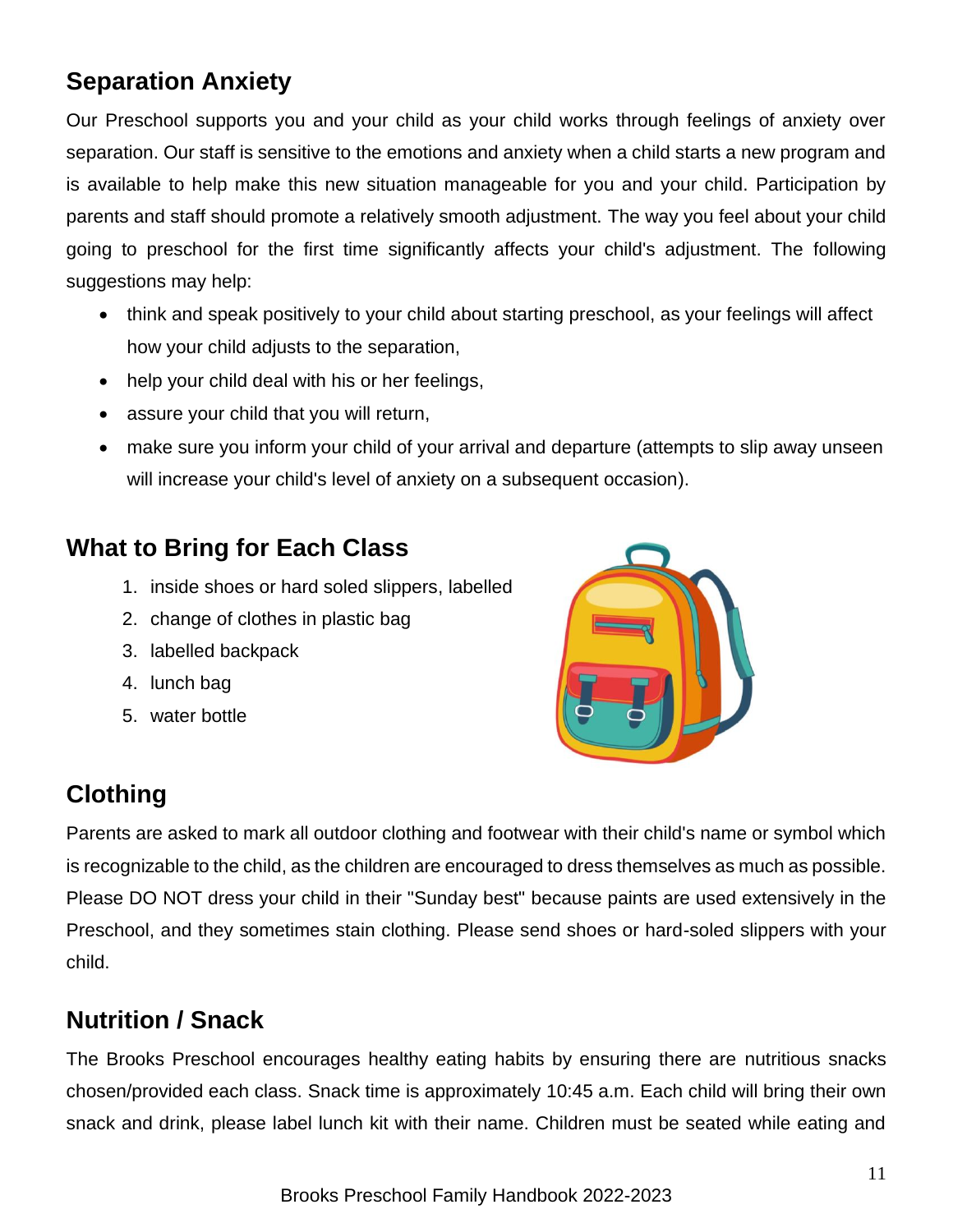seated or standing still while drinking**.** Parents are asked to ONLY provide nutritious snacks and drinks that follow preschool guidelines. For more snack ideas, you can find a Canada Health Guide at https://food-guide.canada.ca/en/ Choose from at least two food groups for your snack choices. In the case a child's snack does not comply with the preschool's guidelines, your child's snack will be sent home with a reminder note of what snacks are appropriate for snack time and they will be given a replacement snack provided by the preschool. A reimbursement fee may apply.

#### **Guidelines are:**

- Brooks Preschool is a nut-aware school; children's snacks must be nut-free.
- Drinks water or 100% fruit juice no kool-aid or powder juice
- Whole grapes must be sliced lengthwise
- Hot dogs must be sliced lengthwise
- Hard vegetables/fruit shred or chop
- Cherry, peaches, plum must remove pits
- Nuts or seeds NO NUT BUTTERS / SPREADS such as peanut butter or Nutella
- No hard candies, caramels/toffee, chewing gum or popcorn, gumdrops, jellybeans
- Cakes, cupcakes, rice crispy cake, ice cream no sweets
- Please do not serve snacks made with toothpicks or skewers
- On special occasions eg: Christmas Parties, End of Year Graduations treats, and desserts can be served under the direction of Brooks Preschool.

## **Arrival and Dismissal**

When you arrive we advise the following routine:

- sign your child in
- help your child with their belongings in the cubby area
- help your child wash their hands before they begin to play to help prevent the spread of infection and disease

Provincial regulations state that children can only be released to adults who are authorized in writing on the registration form by the child's legal guardian. Upon registration parents are asked to submit a list of names of persons authorized to collect their child. Any changes to the list must then be made known to the preschool staff and your child's records updated.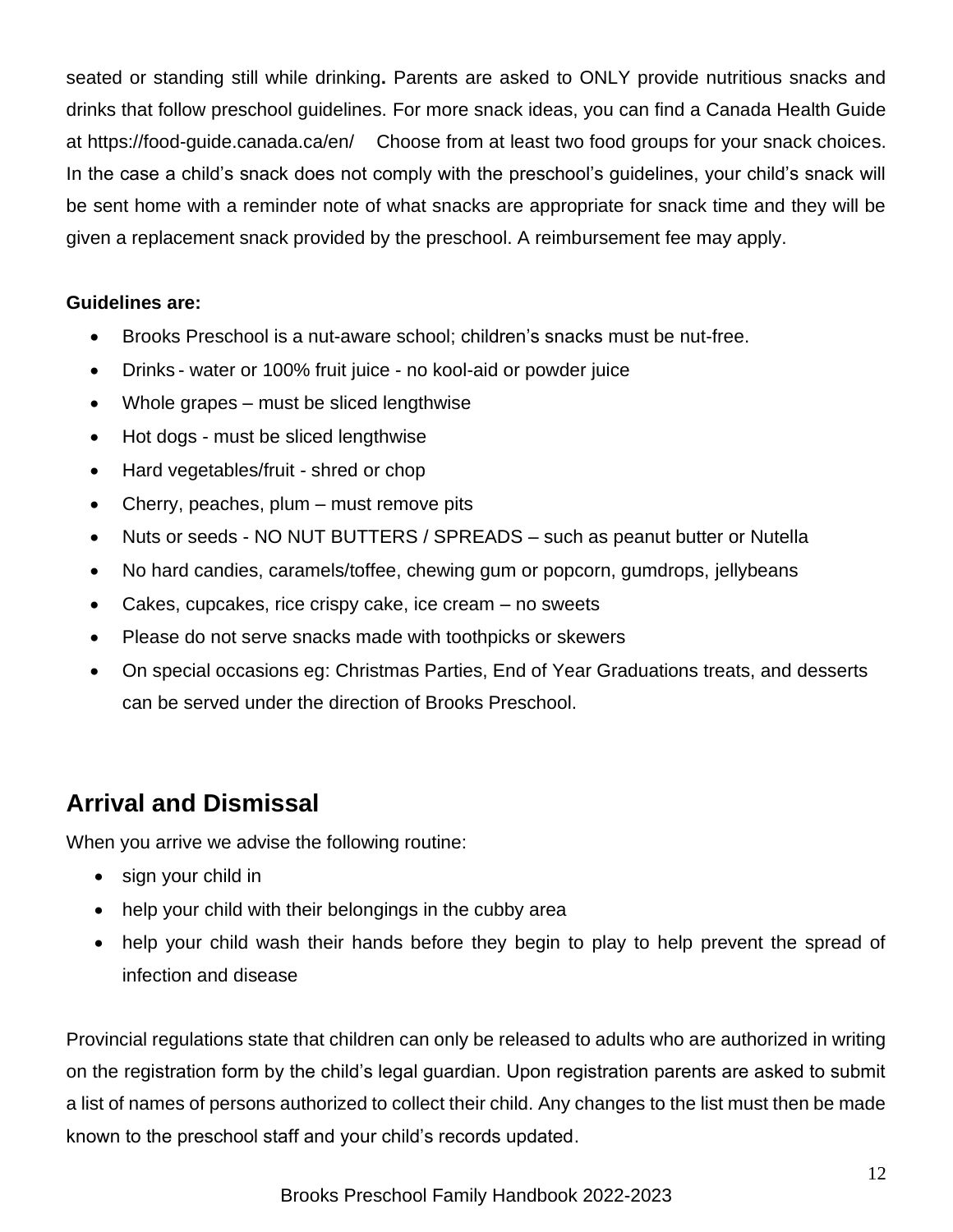- Parents must come into the building to pick up their children.
- Children will not be released to anyone other than their parents unless previous arrangements have been made in writing. Staff may ask for identification before releasing the child.
- If you do not pick up your child by the 12:15 a.m. you will be charged \$5.00, and for every 15 minutes after that accordingly.

Children must be signed in on arrival and out at dismissal. The school does not accept responsibility for children outside of the hours of operation stated above.

If your child will be attending The Newell Integrated Childcare Centre. Convenient arrangements are made for childcare staff to bring your child to preschool. Brooks Preschool staff must be listed as Authorized Release as they will be returning your child to the Childcare Center after class.

#### **Withdrawals and Refunds**

Refunds will be given from the date of withdrawal before (December 31) if:

- a) Notice is given 30 days before to the first of the month of withdrawal special circumstances to be determined on an individual basis by the Board. If the above circumstances are not met, the refund will be given from the first-month following withdrawal. EXAMPLE: To withdraw for November 1, you must give notice to the registrar before October 1. If you give notice on October 15, your withdrawal date will be December 1.
- b) No refunds are given after December 31.
- c) No child shall be able to take another's place, or enrollment sold off.
- d) There will be a \$20.00 administration fee if you wish to change classes after registration.

#### **Medication**

In the case of a chronic health condition, medication, or health care in first aid practice will only be given (by The Brooks Preschool Staff certified in first aid), in emergency life threatening circumstances and upon the written request of a physician and written consent of the parent has been obtained.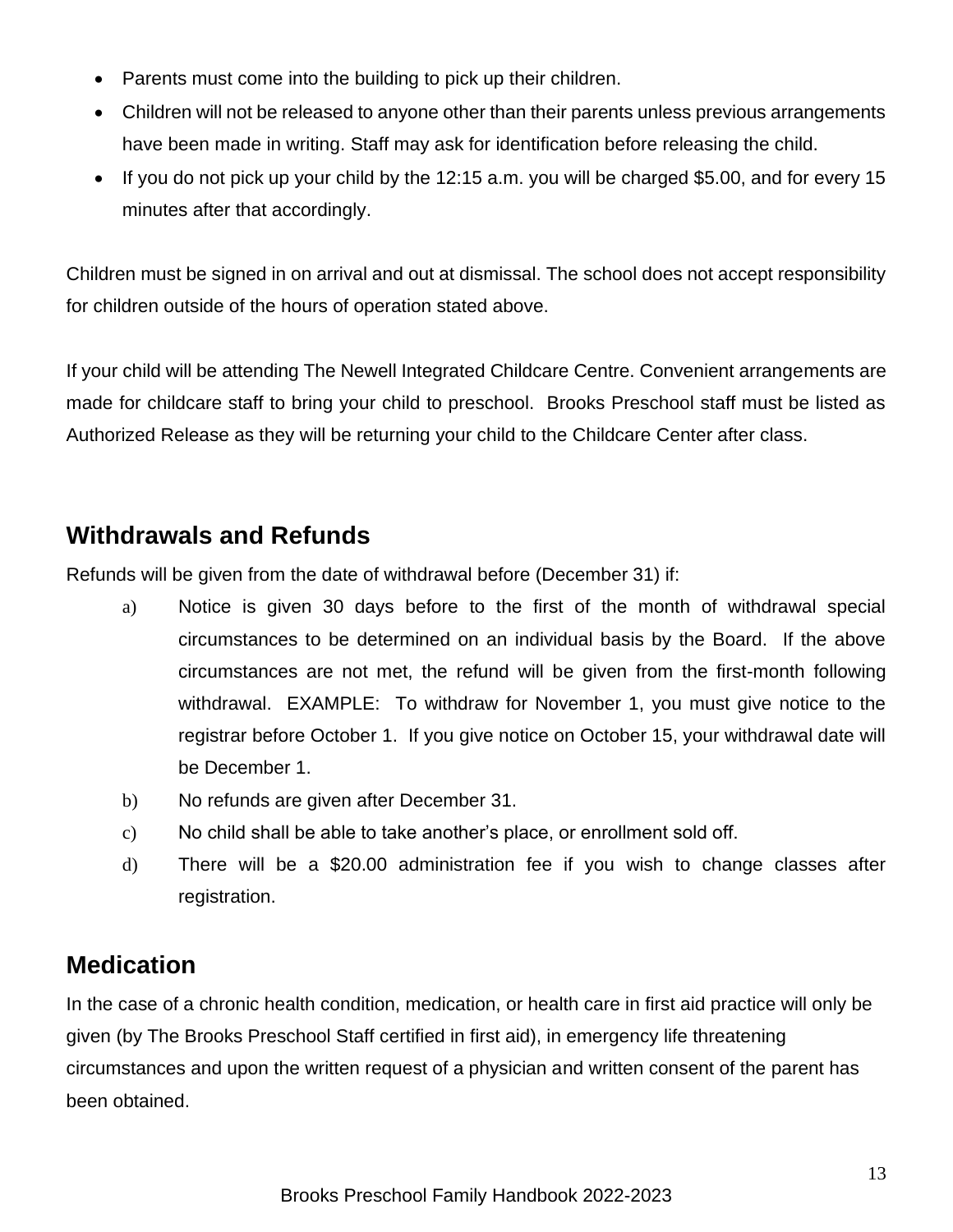A Medical Record must be completed, and medications must be given to the teacher. No medication should be left in their backpack. Medication must be in its original labelled container, with the name of the medication, name pf the physician, date of issue and be administered according to label directions and then recorded on the Medication Form. Only medication prescribed to the student will be given.

#### **Health Care**

In case of an accident/incident or serious illness to a child, the classroom teacher in charge shall ensure: The parent/guardian will be contacted immediately the same day, by telephone as well as in writing of the accident/incident when the child is picked up. The written consent of the child's parent to provide or allow for the provision of health care has been obtained. The child's parent must give consent for Brooks Preschool Teachers and Teacher Assistants certified in first aid known as the health care provider, to administer health care to my child in First Aid, as required on assessment. When a child becomes sick, a primary staff member will directly supervise the child and keep them comfortable and away from the other children until they can be picked up.

It is also your benefit and for the protection of your child that he or she has their immunizations up to date, but it is not required to be enrolled in the Preschool. There will be children attending preschool who are not immunized. Please check with the public health nurse to determine the vaccinations your child should have. If your child contracts a communicable disease, please advise the school and keep the child at home. Please sign waiver if choosing not to immunize your child.

The school adheres to the regulations of the Department of Health and Fire Department. They ensure that we have the proper ventilation, heating, and space for a healthy environment for the children.

## **Potential Health Risk**

When a staff member knows or has reason to believe that a child is showing signs or symptoms of vomiting, having a fever, diarrhea or a new or unexplained rash or cough. If a child requires greater care and attention than can be provided without compromising the care of the other children in the program or having or displaying any other illness or symptom the staff member knows or believes may indicate that the child poses a health risk to persons on the program premises. The child's parent(s) will be contacted to remove the child from the school immediately. The child may return to Preschool if a parent provides written notice from a physician or when a parent can report to the staff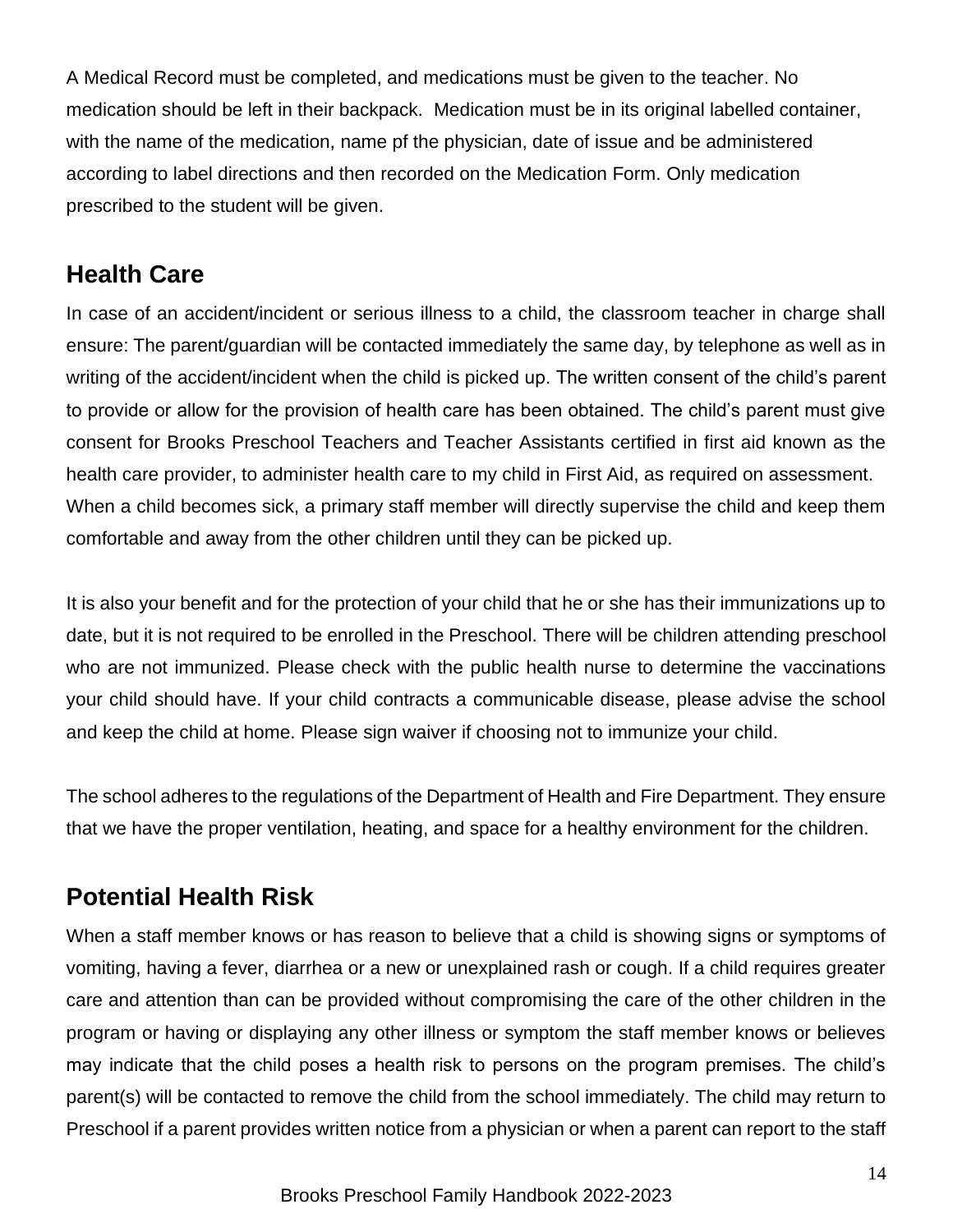that the child has been symptom-free for 24 hours and no longer poses a health risk to persons at the preschool. Outbreaks will be recorded on an Illness Incident Log Sheet by the staff and will be reported to the local Alberta Health Services public health office.

## **Fire Regulations, Licensing and Inspections**

Monthly Fire Drills are practiced. Regulations require that footwear be always worn. To keep parents informed regarding all licensing visits, fire and environmental inspections, all reports will be posted on the bulletin board by the sign-in area. The monthly minutes of the operational board meetings will also be kept there for your viewing.

## **Emergency Evacuation Procedures**

The children and parents will be introduced to the procedures during orientation and a letter will be sent home.

- 1. Children line up quickly and quietly in single file at Emergency Exit.
- 2. Teacher and Teacher's Aide count children.
- 3. The teacher picks up the school register located near Emergency Exit; the register contains the record of that day's attendance and Portable Records for each child.
- 4. Children escorted to emergency location; Royal Canadian Legion E.I.D. No. 63, 235 3rd Street West, Brooks, by school staff and volunteer parents.
- 5. Parents contacted to pick up children from there.



Brooks Preschool Family Handbook 2022-2023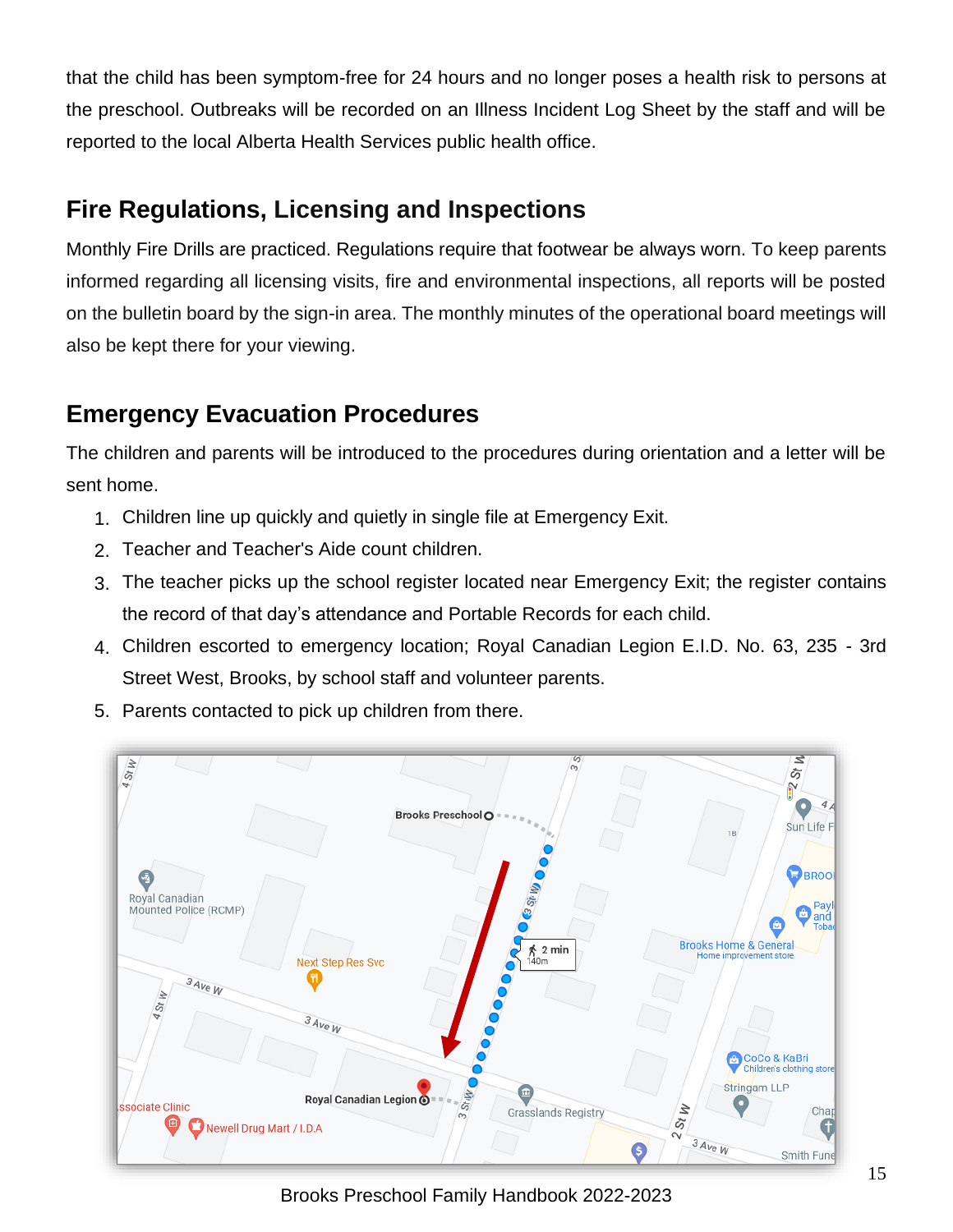## **Emergency Lockdown Procedures**

The teacher or teacher assistant will initiate, manage, and conclude the lockdown procedure.

A lockdown will be called when a situation arises that calls for isolation rather than the evacuation of staff and students from an identified threat. For example, an aggressive or violent intruder, hostage incident, armed robbery, severe storms. The children and parents will be introduced to the procedures during orientation and a letter will be sent home. A separate sheet will be posted for each class to monitor 3-4 yearly shutdown drills.

The lockdown will be announced by stating "Mr. Lockdown is here". Children will be signaled with a whistle, and procedures will be followed according to preschool policies.

## **Supervision Policy**

The Brooks Preschool primary staff has a duty of care to always provide adequate supervision of all children in attendance, both indoors and outdoors. Where there are 7 or more children present at our program, there will be a minimum of two adult staff members-one who is a primary staff member on duty. Staff will actively participate in or guide children in activities, while being attentive, alert, and watchful of each child, as well as engaging with the entire group of children. Supervision will be adjusted to the specifics of the environment and the individual development needs of the children. *Parents will be informed of the program's supervision policies and practices during orientation.*

Each class employs one teacher and may have one teacher's aide. In addition to parent helpers depending upon the size of the class. There may also be therapists, aides, speech pathologists, etc. who would not be required to provide the preschool with a criminal record check. They are not categorized as staff or volunteers.

## **Special Helper Days**

This may be your child's first experience at school, and it is a good time for you to become involved with the school. When you come in for your Helper Day you will be able to observe your child at play and a chance to get to know the teachers. Single Class-Approx. 3-4 times throughout the school year, Double Class-Approx. 5-6 times throughout the school year. Should the parent be unable to attend, the Preschool welcomes alternates such as grandparents, aunts, uncles, etc. Criminal Record Checks must be provided. Children are proud to have their parent/alternate attend school. On this day, your child may bring something for show and tell.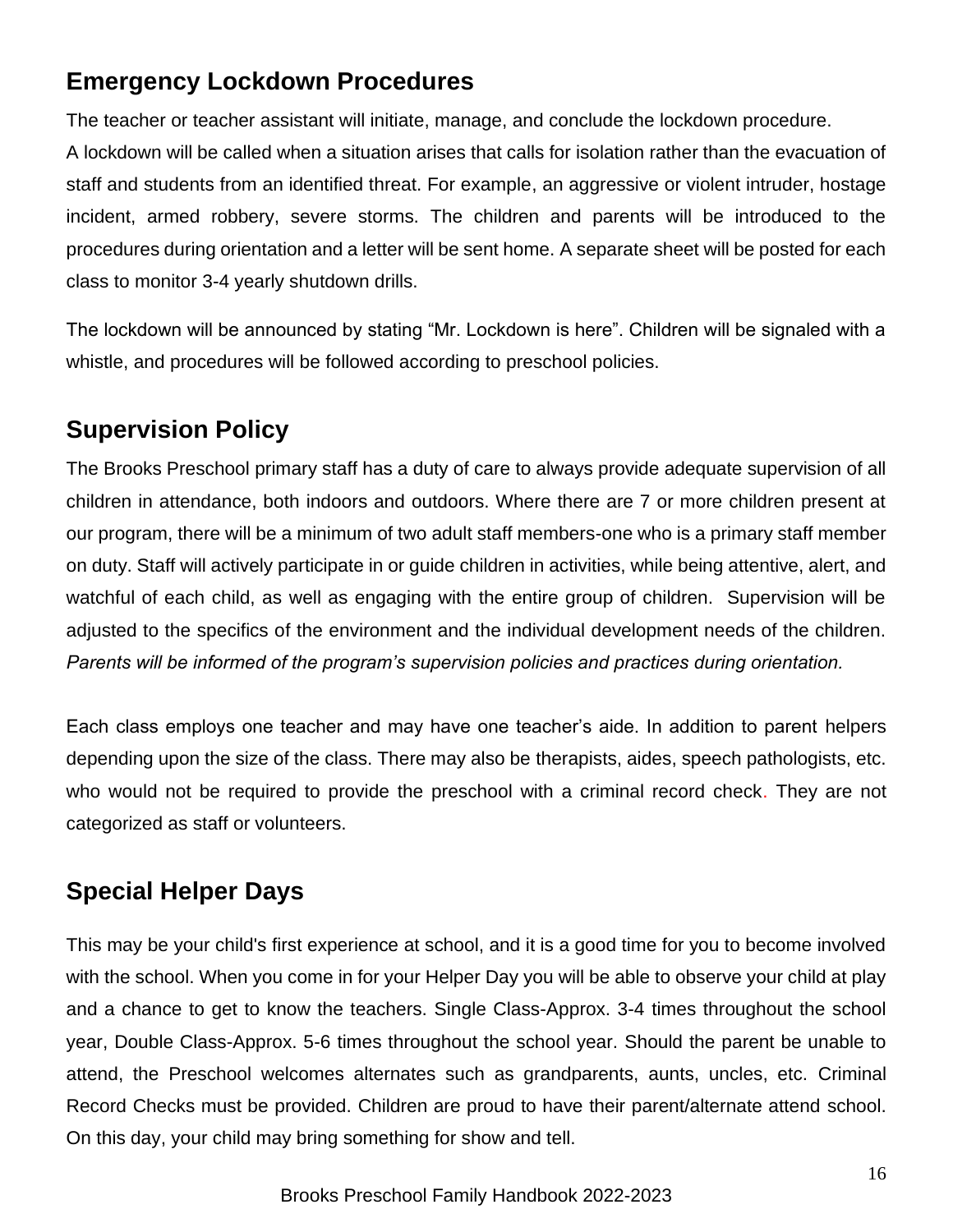For best practices, we ask that one helper is in each daily class. *Please call the preschool when registering your child if you cannot be a parent helper due to your work schedule or other reasons.* No younger siblings of children are to be brought with you when it is your turn to help. Our front door is locked during school hours to keep our children safe. Please ring the doorbell if you need entrance.

## **Special Helper Responsibilities**

- These are guidelines.
- Teachers are available to assist & direct parents.
- Please arrive by 8:45 a.m. and plan to stay 5 minutes after final cleanup.

#### **Centers Free Play**

- Interact with children and help where needed.
- Assist in reinforcing classroom routine, rules, and expectations.
- Assist individual children only when necessary since we are trying to develop their sense of responsibility.

#### **Center Clean Ups**

- Sweep up any loose sand around sand table, wipe up spills around water table.
- Spray and wipe tables after art (with bleach solution provided).
- Help children clean up play/art areas/paint easel etc.

#### **Snack Time**

- Assist children with their snacks and join in at the table.
- Help children wait to give thankyous before starting to eat (sing songs)
- After snack sweep snack room & wipe all tables/chairs with bleach solution
- Check to ensure everything is put away

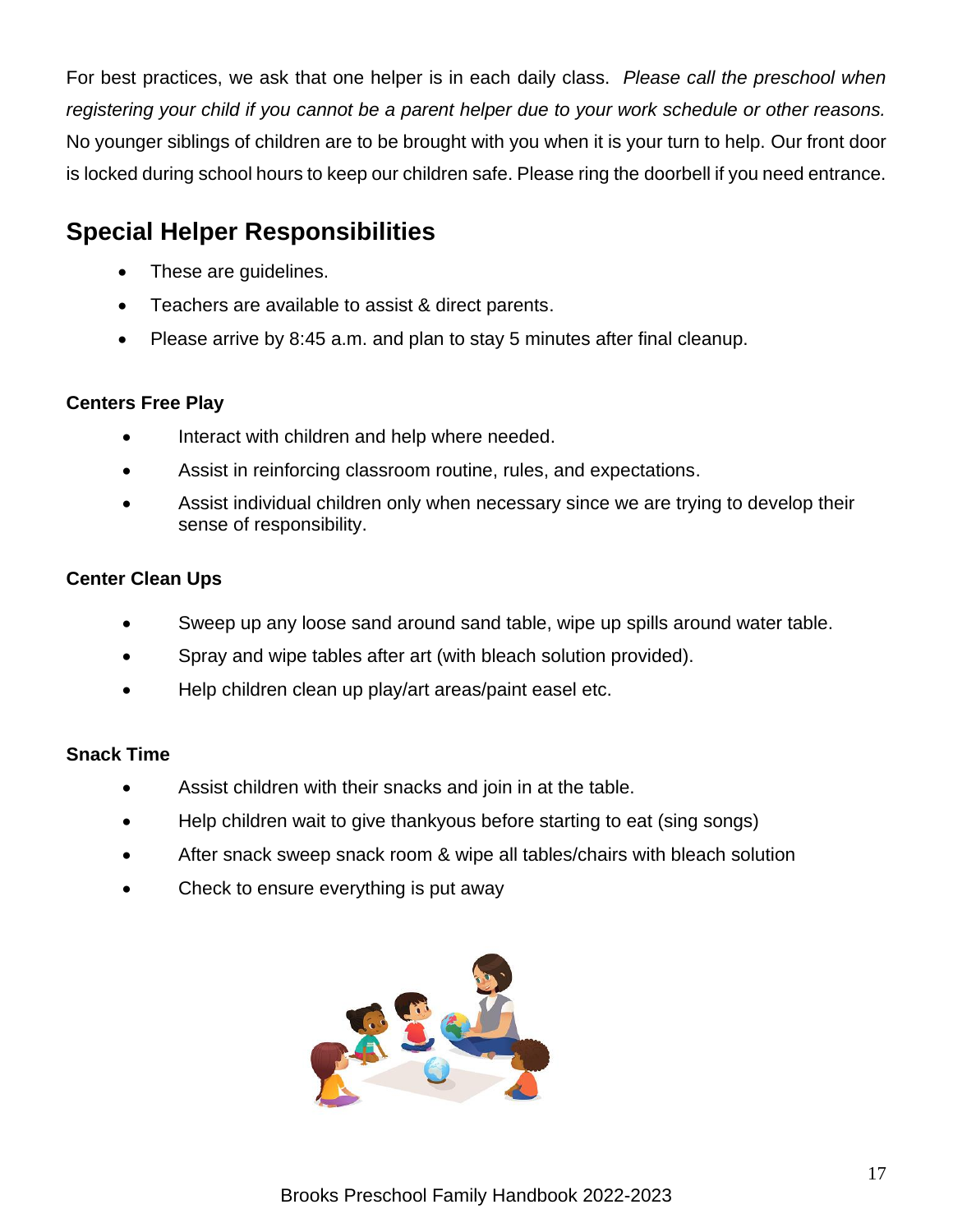## **Criminal Record Checks**

For the safety of all students in our preschool every parent helper/volunteer at Brooks Preschool is required to submit a Criminal Record Check before working with the students. Dated not earlier than 6 months before the date of commencement with the preschool. Please take or email the letter found on the website under registration information or to the R.C.M.P Detachment to obtain your Criminal Record Check.

You can call the Brooks RCMP at 403-794-4400 and they will direct you. There is no cost to have this check done as long the letter is received with the form provided in the Enrollment Forms. Once you have obtained your criminal record check you can submit it to the preschool via email or bring the Criminal Record Check into the preschool when you volunteer.

#### **Board of Directors Positions**

All parents are encouraged to attend the Annual General Meeting to elect the Preschool Board which is held every June. Any person appointed to the Brooks Preschool Society Board may not be a relative of any paid employee of the Brooks Preschool.

#### **CHAIR – Director, voting**

- Preside at all board and parent meetings. Prepare agendas for meetings.
- Has cheque signing authority.
- Sign contracts head the committees for the hiring of personnel, review by-laws and prepare special resolutions.
- Member of the budget committee.
- Keep all board members informed.

#### **VICE CHAIR – Director, voting**

- Preside at any meeting where the president is absent.
- Handle documentation for renewal of the Preschool license.
- Deal with the insurance agent in any matters of pertaining to the renewal of our insurance policies.
- Review and negotiate the contract with the City of Brooks concerning subletting of the Preschool premises.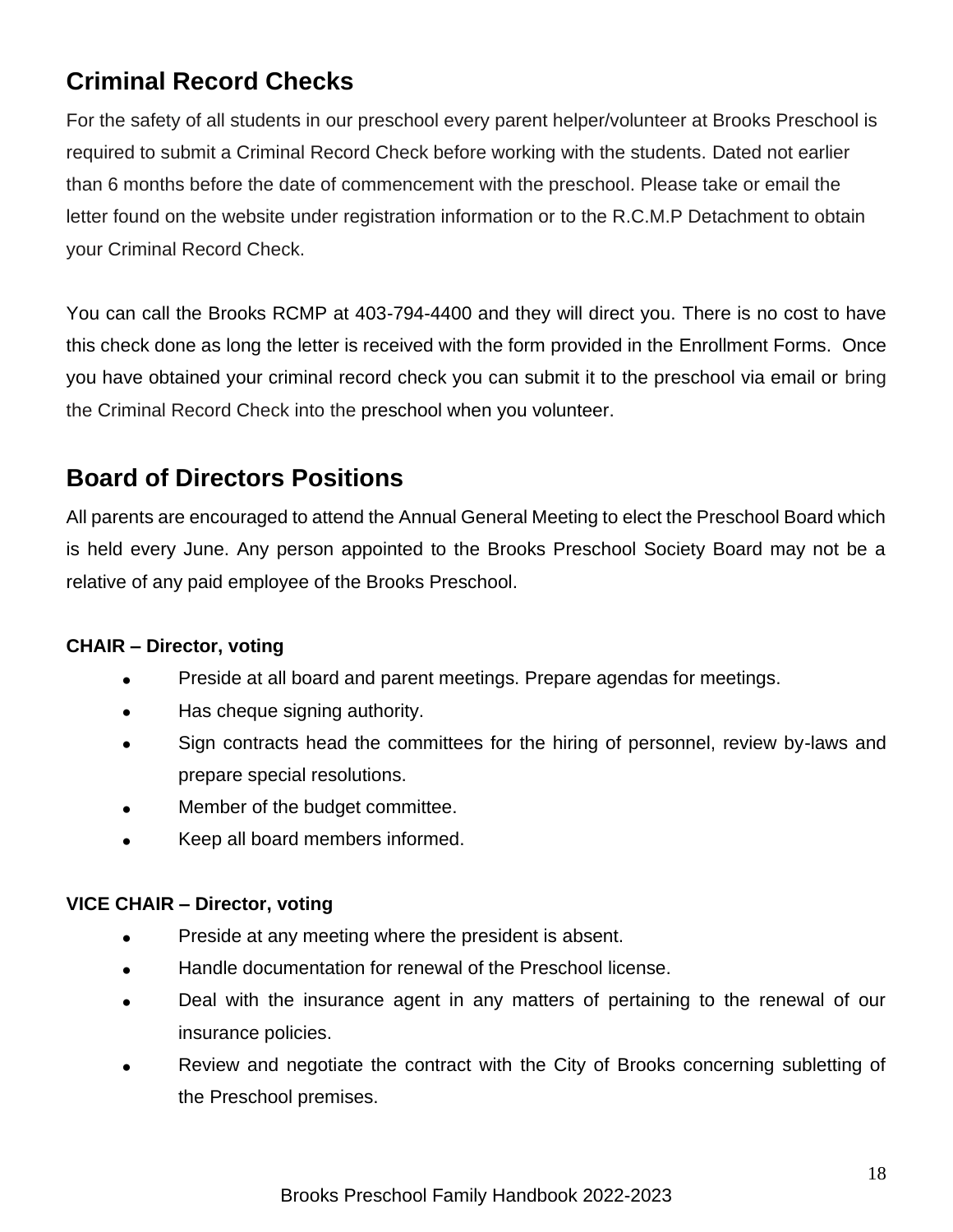#### **TEACHER LIASON – Director, voting**

- Meet with teachers regularly during teachers prep time and brings any concern or question to the board meetings.
- Reviews the teacher's monthly plans and helps arrange special occasions.

#### **SECRETARY – Director, voting**

- Record minutes of all meetings.
- Notify members of various meetings and information.
- Responsible for Scholastic Book Orders.

#### **TREASURER – Director, voting**

- Responsible for all monies paid or donated to the Society; ensure monthly deposits are made, pay the bills; prepare monthly payroll; NSF collections.
- Present the monthly bank statements at the monthly board meetings.
- Member of the budget committee.

#### **ASSISTANT TREASURER – Assistant Director, voting**

- Helps Treasurer with monthly deposits and yearly budgets.
- Communicates with the teachers throughout the year on any financial dealings.

#### **REGISTRAR – Director, voting**

- Revises registration and information sheets with the Teacher Administrator.
- Advertises and organizes registration night. Ensures all registration forms are filled out properly, and gets all payment organized and to the Treasurer.
- Takes new registration throughout the year. Arranges volunteers to assist with registration.

#### **ASSISTANT REGISTRAR – Assistant Director, voting**

- Helps Registrar with set up of registration nights.
- Helps take new registrations and informs the teachers and necessary board members of class changes as needed.